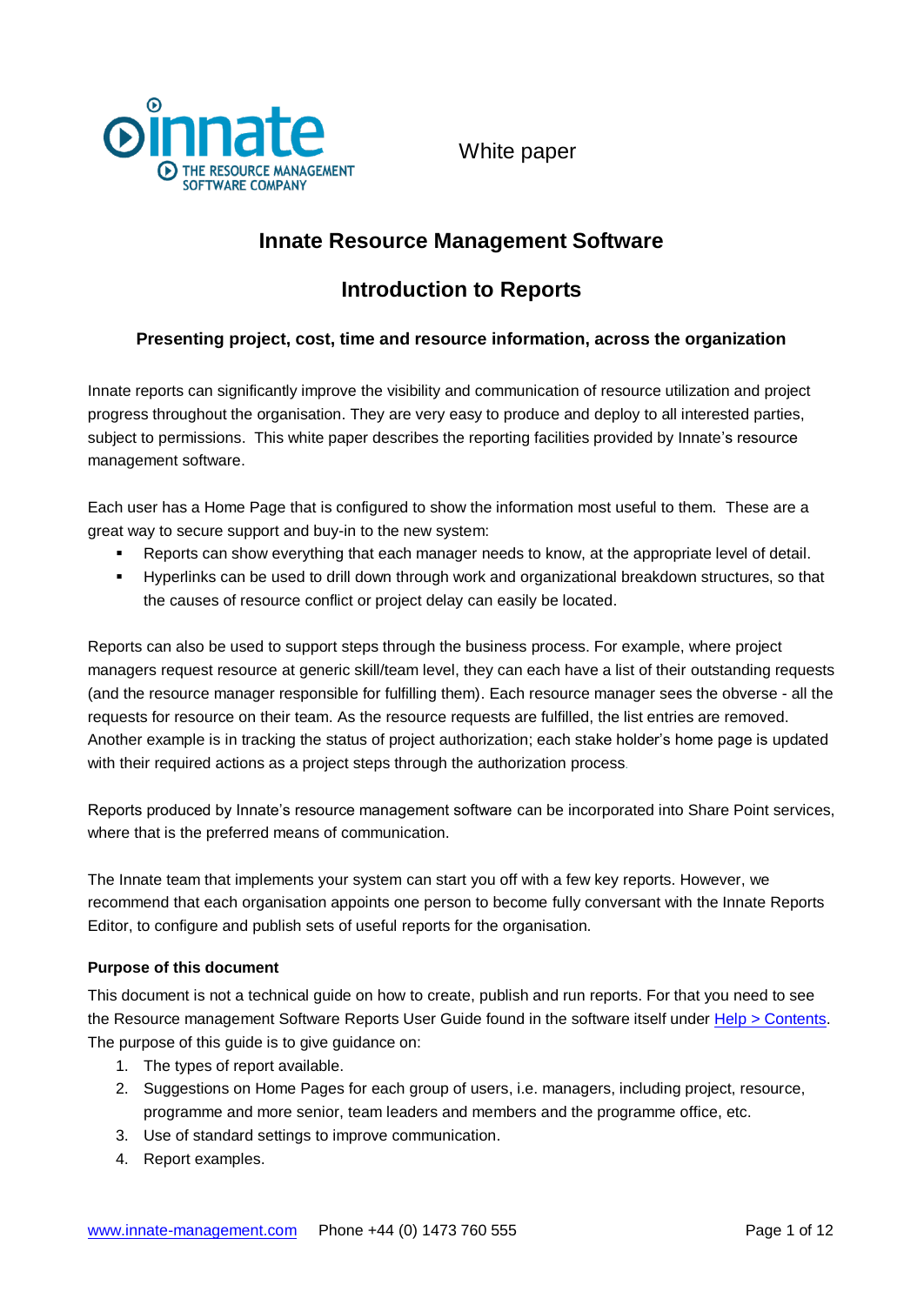# *1 Types of reports*

A large number of different reports can be created within Innate resource management software. They are concerned with:

- 1. Comparing the planned work with the skills capacity, to highlight skills bottlenecks and underutilization.
- 2. Actual work (from timesheets).
- 3. Status and process (e.g. missing timesheets, outstanding resource requests, etc).
- 4. Milestone tracking and variance, that show likely delay to key deliverables.
- 5. Costs actual, planned, and billable amounts, including variance analysis, if required.
- 6. Comparisons (e.g. planned v actual work, baseline or scenario comparisons with the current plan, etc.)

There is a choice of tables or charts, such as histograms and Gantt chart views, each of which can be viewed on demand or printed. All tabular reports can be exported to Excel for printing or data transfer.

The layout and content of each report can be controlled with:

- 1. Multiple groupings, formats and field display.
- 2. Appropriate choice of units (days, hours, FTE's etc) and timescales (days, weeks, months etc).
- 3. Choice of any level of detail.
- 4. Filtering by project, task and resource category values, etc.
- 5. Links to the next level in the drill down.

Innate resource management software provides a range of base reports to simplify the development of the required layouts and contents. Innate can also produce bespoke reports should the requirements be beyond the capability of the Reports Editor.

## *2 Home Pages for each group of users*

Each user can choose what reports, subject to permissions, should be displayed on their Home Page, Relevant information is brought to their attention immediately, with a direct link to an action where appropriate. The reports are run and displayed automatically when the user logs on or returns. They can also run ad-hoc reports as required.

Below is a list of suggestions for each role supported by the resource management software. Home Pages should generally be restricted to a few key reports, as their processing can delay response times at log in and when returning to the Home Page. Each user can be given a list of reports for selection on their Home Page.

- **Team members** will see for themselves
	- $\circ$  'What am I doing' Gantt cart that shows each person's planned work over the next 12 weeks, highlighting any forecast conflicts.
	- o 'My Timesheets Actuals' showing where their time has been spent over the last 12 weeks.
	- $\circ$  Planned v actual hours for last month. This will check that time is being spent on planned, rather than unplanned, work.
- **Project managers** will see for their projects: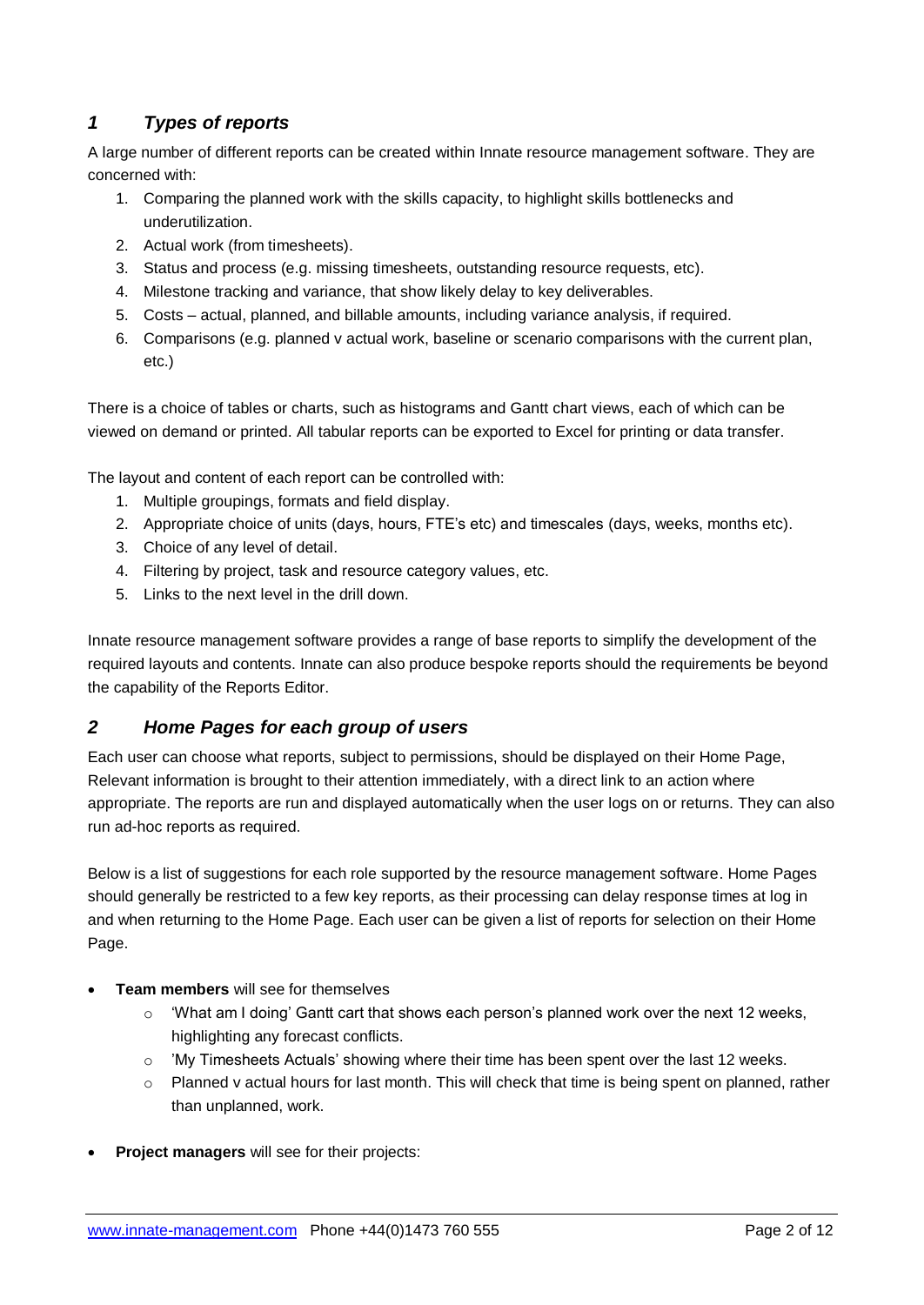- o Milestone variance report (using baselines) for each project, to highlight forecast delays to key dates.
- o Outstanding requests for resource on their projects, sorted in start date order, and showing which resource manager has to fulfil the request.
- $\circ$  Baseline plan v actuals for last month grouped by start date, team and resource for each project.
- o More sophisticated performance measurement reports using cost/schedule variances or earned value calculations may be warranted.
- $\circ$  Timesheets actuals for the last 12 weeks grouped by project, task and resource.
- o Similar for the work planned over next 12 weeks.
- **Programme Managers** will see similar views, but with their projects grouped within each programme that they manage.
- **Resource Managers** will see for their Resources
	- $\circ$  Demand vs. capacity histograms that highlight skills overload and underutilization.
	- $\circ$  Details of the loading on each team member, with links that detail their assigned tasks.
	- o Outstanding requests for resource, sorted in start date order, and showing which project manager has made the request.
	- o Baseline plan v actuals for last month, grouped by person and project.
	- $\circ$  Timesheets actuals for last 12 weeks for their team, summarised at project level, or in more detail. Could also be summarised by project type e.g. projects, BAU, admin
	- o Missing timesheets report
- **Senior Managers and Programme Office** may see similar reports. Most will have a drill down hyperlink to investigate sources of delay or resource conflict:

Where managers combine these roles the lists can be combined to suit.

### *3 Standards*

It is a good idea to set standards as far as you can, so that a report designed for a particular purpose is consistently interpreted by all those who see it, and everyone sees the report in the same form. For example:

- 1. For a time-phased planning report, use the same:
	- Start date
	- timescales (days, weeks, months, quarters)
	- Units of work (hours, days, FTE etc)
- 2. For a capacity checking report
	- The colours on the histograms should be consistent.
	- The capacity lines also should be consistent.
	- Always include a remaining availability line, so that the size of overloads and spare capacity can easily be seen.

The Innate resource management software supports the use of standards in two ways: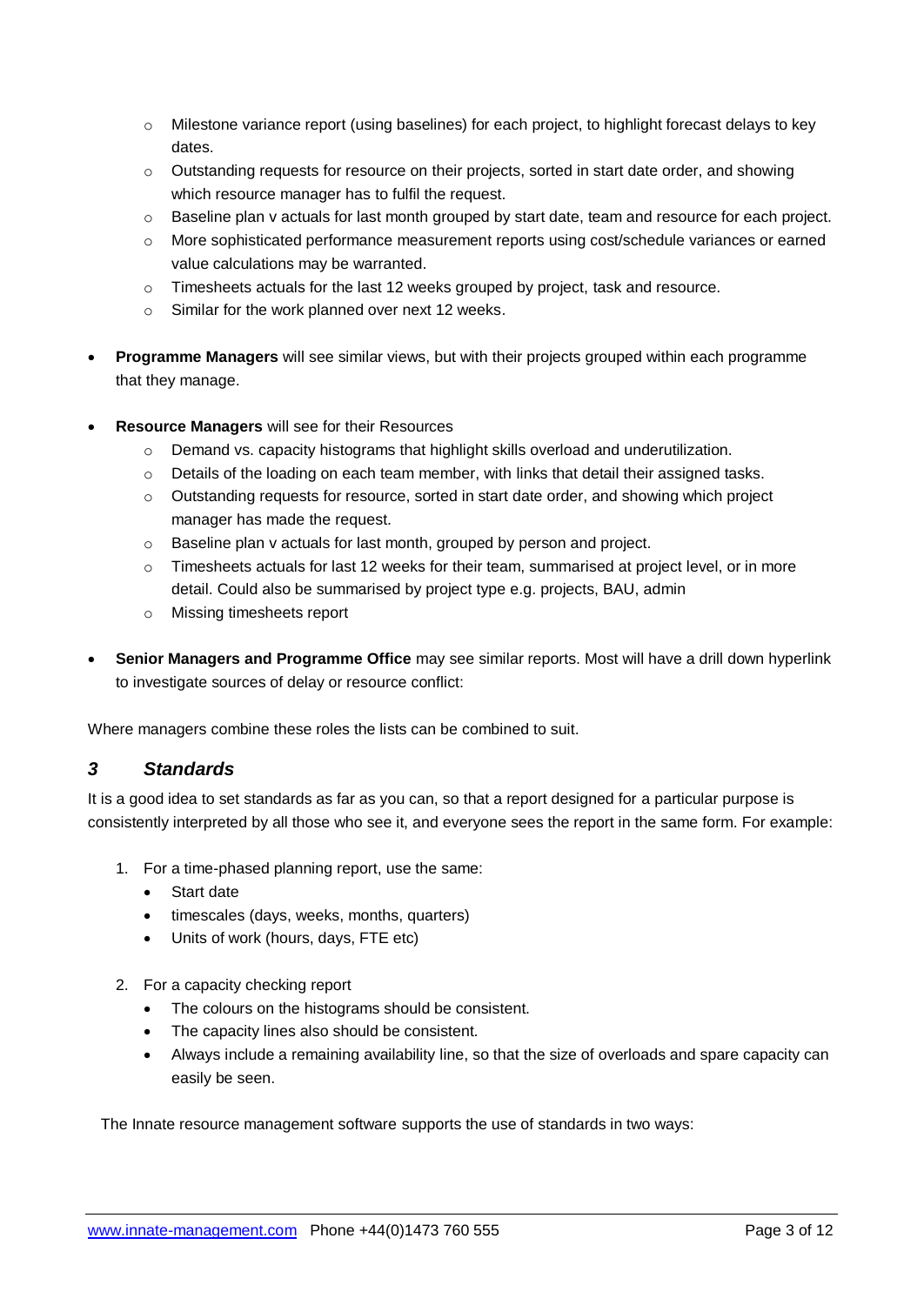- 1. By enabling the administrator or report designer to publish a report to other users, standard settings will apply to the reports and ensure consistency.
- 2. There are some filters that show different data depending on the user, for example:
	- o My projects
	- o My resources

# **Report examples**

The examples shown below are grouped by the user's role:

### *1 For senior managers*

This sequence shows how Innate reports facilitate drill down through work (WBS) and organisation (OBS) structures, to identify the source of resource conflicts. In this example, the OBS consists of Department > Category > Designation > Resource.

#### **Going out of work – forward loading report.**



This report shows the forward loading for an Engineering division as the stacked histogram and the line 'Availability minus total work' represents the total spare capacity across the Engineering Division of 1200 people. The buttons allow you to drill down through the organizational structure.

A right hand mouse click produces separate charts for each Department: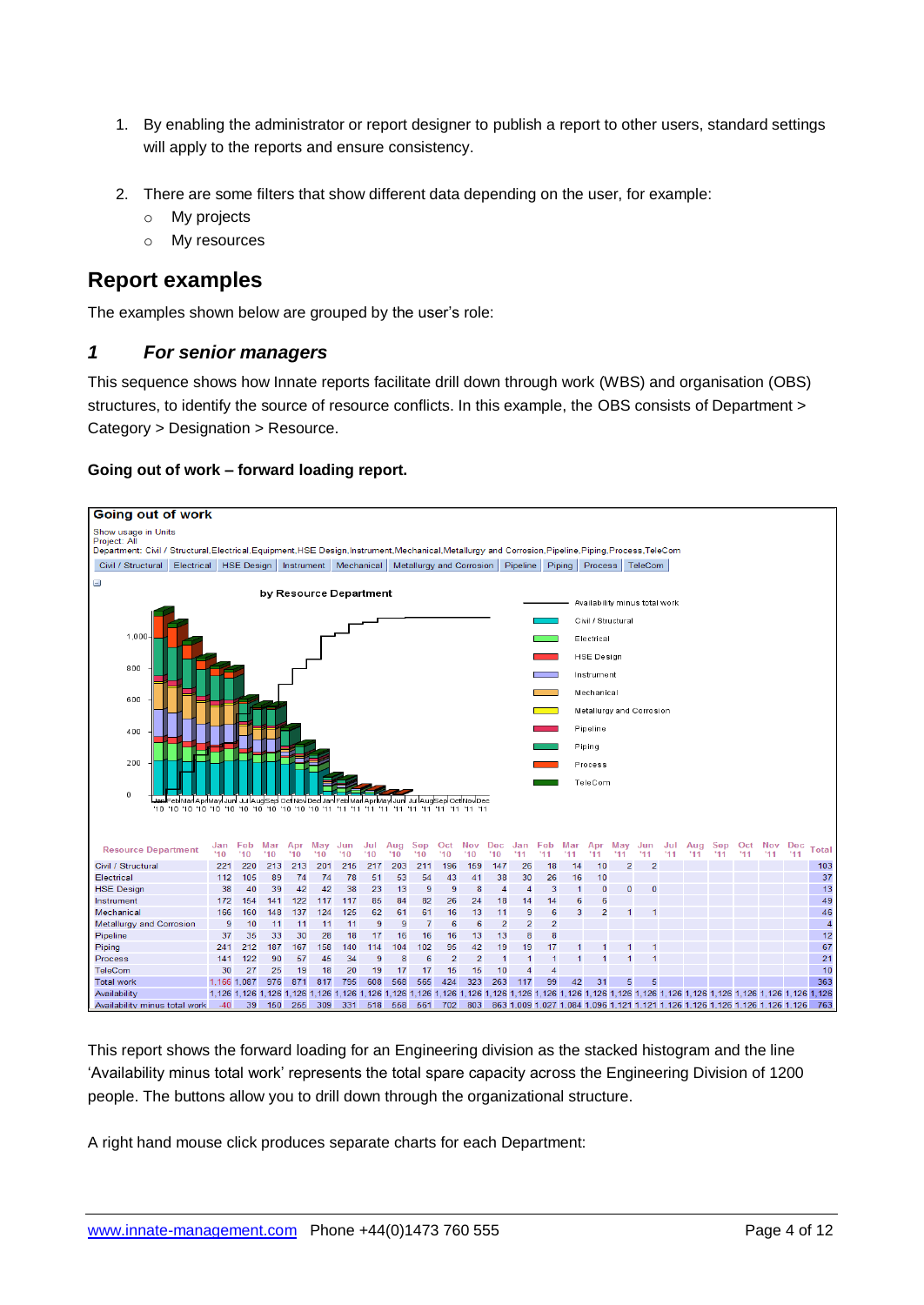

Several Departments show overloads and in particular Pipeline shows an Overload across Jan-April. This can be further investigated using the Pipeline button



The Availability minus total work line shows that there is an overload for the next 4 months. Clicking on the Designation link against the Senior Engineer category, produces a chart for the next level down the OBS.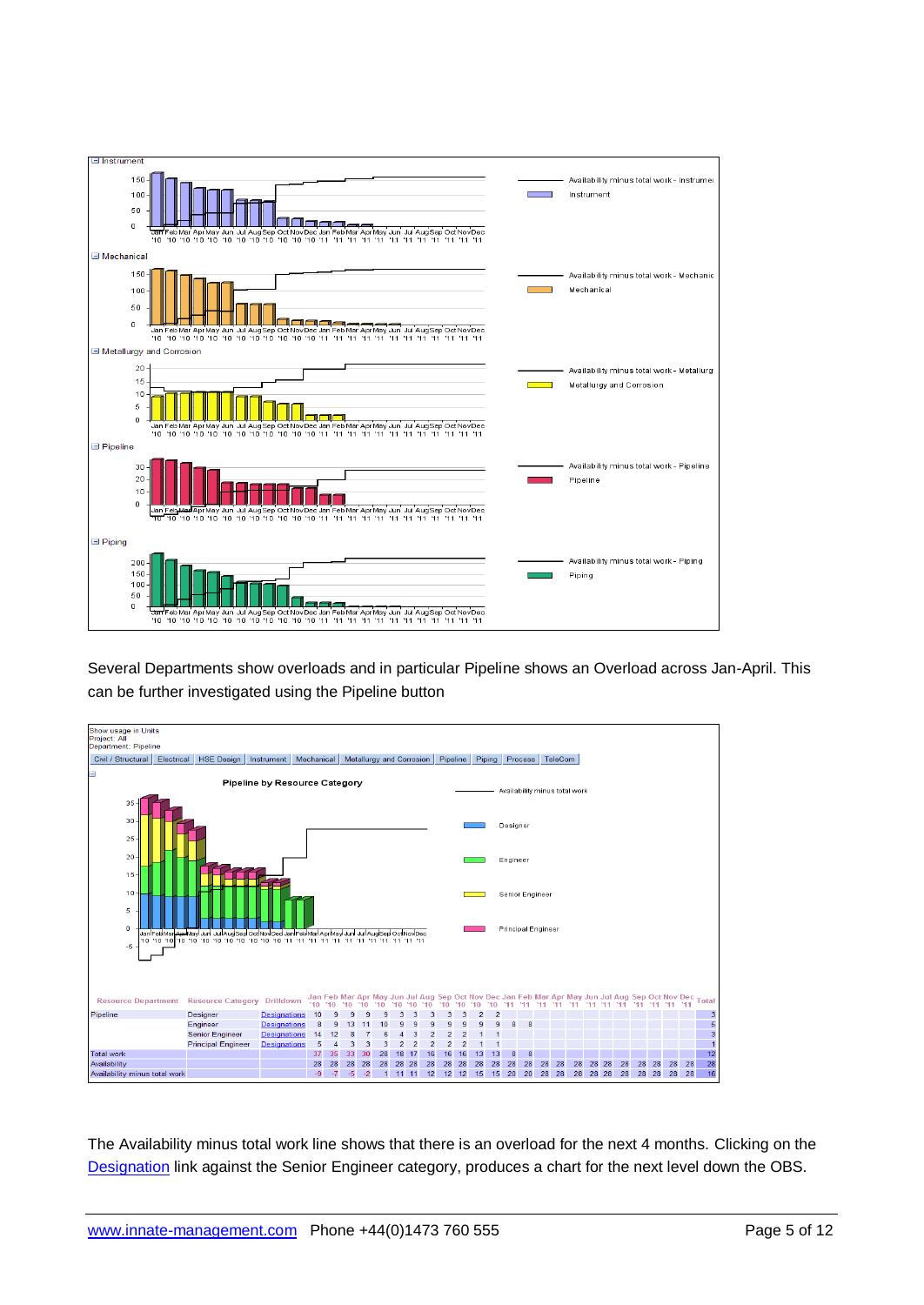

Clicking on the Resources link in the Drill down column shows the detailed loading by resource and project. for the selected designation.

| Show usage in Units<br>Project: All<br>Skill: Senior Engineer - Pipeline (primary)<br>Department: Pipeline<br>Category: Senior Engineer |                         |            |                 |      |      |    |    |                                     |                |     |                |                |                |    |    |    |                            |    |    |    |       |    |  |             |       |                                                                                                       |
|-----------------------------------------------------------------------------------------------------------------------------------------|-------------------------|------------|-----------------|------|------|----|----|-------------------------------------|----------------|-----|----------------|----------------|----------------|----|----|----|----------------------------|----|----|----|-------|----|--|-------------|-------|-------------------------------------------------------------------------------------------------------|
| Civil / Structural   Electrical                                                                                                         | <b>HSE Design</b>       | Instrument | Mechanical      |      |      |    |    | Metallurgy and Corrosion   Pipeline |                |     |                |                |                |    |    |    | Piping   Process   TeleCom |    |    |    |       |    |  |             |       |                                                                                                       |
| <b>Resource Designation</b>                                                                                                             | <b>Resource</b>         |            | Project Job No. |      |      |    |    |                                     |                |     |                |                |                |    |    |    |                            |    |    |    |       |    |  |             |       | Jan Feb Mar Apr May Jun Jul Aug Sep Oct Nov Dec Jan Feb Mar Apr May Jun Jul Aug Sep Oct Nov Dec Total |
| Senior Engineer - Pipeline Senior Engineer - Pipeline J-1312E                                                                           |                         |            |                 |      |      |    |    |                                     |                |     |                |                |                |    |    |    |                            |    |    |    |       |    |  |             |       | $\mathbf{0}$                                                                                          |
|                                                                                                                                         |                         |            | PI-09001        |      |      |    |    |                                     |                |     |                |                |                |    |    |    |                            |    |    |    |       |    |  |             |       | $\overline{0}$                                                                                        |
|                                                                                                                                         | <b>Adrian Cotton</b>    |            | $J-131O$        |      |      |    |    |                                     |                |     |                |                |                |    |    |    |                            |    |    |    |       |    |  |             |       | $\mathbf{0}$                                                                                          |
|                                                                                                                                         | <b>Demarcus Glover</b>  |            | $J - 1310$      |      |      |    |    |                                     |                |     |                |                |                |    |    |    |                            |    |    |    |       |    |  |             |       | $\mathbf{0}$                                                                                          |
|                                                                                                                                         | Elsie Chan              |            | F-03040         |      |      |    |    |                                     |                |     |                |                |                |    |    |    |                            |    |    |    |       |    |  |             |       | $\mathbf{0}$                                                                                          |
|                                                                                                                                         |                         |            | F-09035         |      |      |    |    |                                     |                |     |                |                |                |    |    |    |                            |    |    |    |       |    |  |             |       | $\mathbf 0$                                                                                           |
|                                                                                                                                         | Hayden Parrish          | $J-132$    |                 |      |      |    |    |                                     |                |     |                |                |                |    |    |    |                            |    |    |    |       |    |  |             |       | $\mathbf 0$                                                                                           |
|                                                                                                                                         | <b>Hershel Erickson</b> |            | $J-1310$        |      |      |    |    |                                     |                |     |                |                |                |    |    |    |                            |    |    |    |       |    |  |             |       | $\mathbf 0$                                                                                           |
|                                                                                                                                         | <b>Lyle Simms</b>       |            | F-03030         |      |      |    |    |                                     |                |     |                |                |                |    |    |    |                            |    |    |    |       |    |  |             |       | $\mathbf{0}$                                                                                          |
|                                                                                                                                         | <b>Lynwood Rose</b>     |            | $J-131O$        |      |      |    |    |                                     |                |     |                |                |                |    |    |    |                            |    |    |    |       |    |  |             |       | $\mathbf{1}$                                                                                          |
|                                                                                                                                         | Marissa Stein           |            | $J-131O$        |      |      |    |    |                                     |                | - 1 |                |                |                |    |    |    |                            |    |    |    |       |    |  |             |       | $\mathbf{0}$                                                                                          |
|                                                                                                                                         | <b>Rickie Montes</b>    |            | J-131G          |      |      |    |    |                                     |                |     |                |                |                |    |    |    |                            |    |    |    |       |    |  |             |       | $\mathbf{0}$                                                                                          |
|                                                                                                                                         | <b>Sydney Carroll</b>   |            | F-03026         |      |      |    |    |                                     |                |     |                |                |                |    |    |    |                            |    |    |    |       |    |  |             |       | $\mathbf 0$                                                                                           |
|                                                                                                                                         |                         |            | F-03037         |      |      |    |    |                                     |                |     |                |                |                |    |    |    |                            |    |    |    |       |    |  |             |       | $\mathbf 0$                                                                                           |
|                                                                                                                                         | <b>Wilson Lara</b>      |            | $J-131O$        |      |      |    |    |                                     |                |     |                |                |                |    |    |    |                            |    |    |    |       |    |  |             |       | $\mathbf 0$                                                                                           |
| <b>Total work</b>                                                                                                                       |                         |            |                 | 14   | 12   | 8  |    | 6                                   | $\overline{4}$ | 3   | $\overline{2}$ | $\overline{2}$ | $\overline{2}$ |    |    |    |                            |    |    |    |       |    |  |             |       | $\overline{\mathbf{3}}$                                                                               |
| Availability                                                                                                                            |                         |            |                 | 11   | 11   | 11 | 11 |                                     |                | 11  |                |                | 11             |    |    |    |                            |    |    |    |       |    |  |             | $-11$ | 11                                                                                                    |
| Availability minus total work                                                                                                           |                         |            |                 | $-3$ | $-1$ | 3  | 5  |                                     | 8              | 8   | 9              | 9              | -9             | 10 | 10 | 11 | 11                         | 11 | 11 | 11 | 11 11 | 11 |  | 11 11 11 11 |       | $\overline{\mathbf{8}}$                                                                               |

Such drill downs are not restricted to predefined breakdown structures; similar sequences that initially select type of work or a particular project can easily be provided.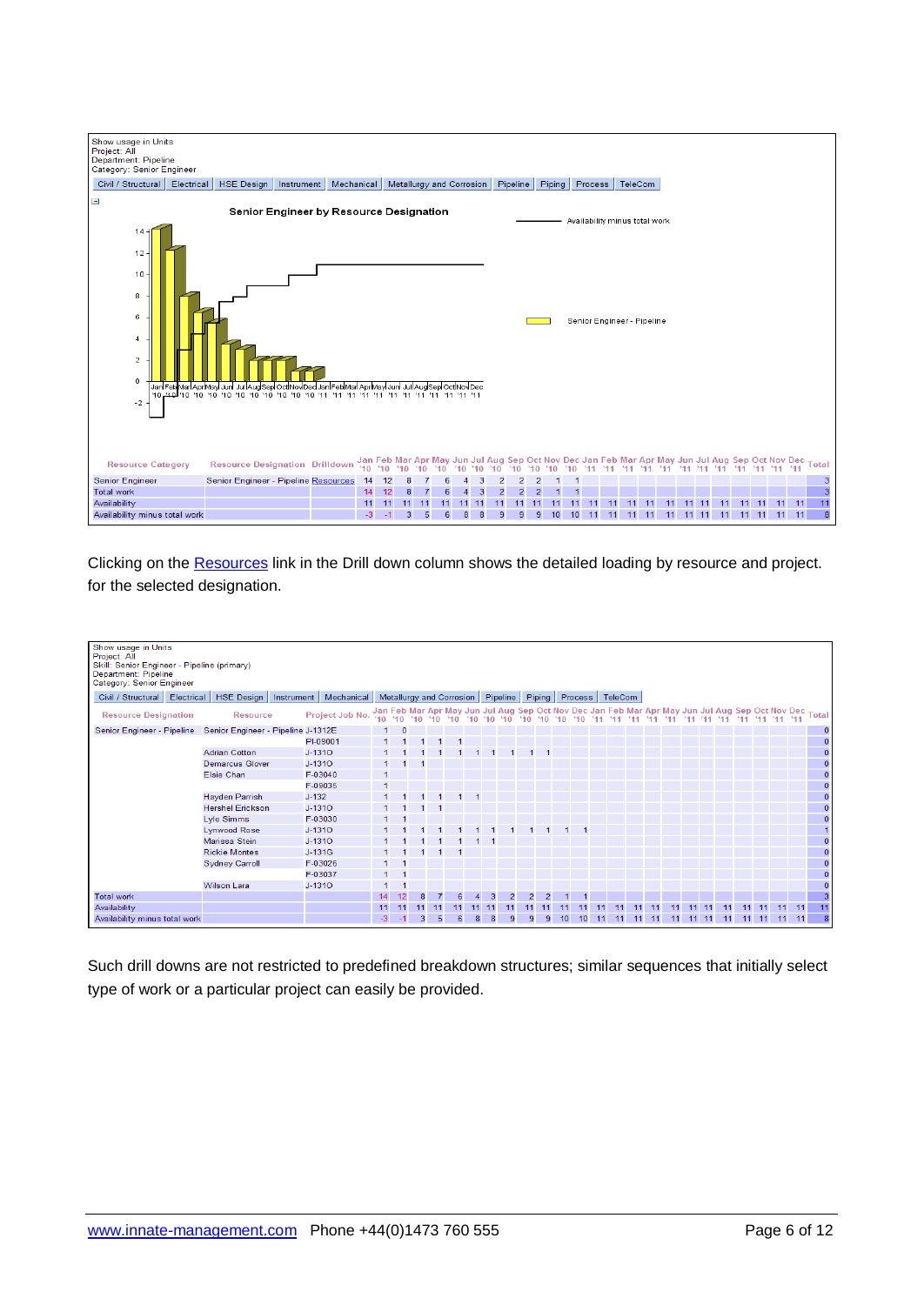# *2 For resource managers*

#### **Resource utilization**

| Show usage in Hours<br>Page 1 of 1 |                                                                                            |    |                |    |                 |     |     |     |     |     |         |    |    |          |    |    |                                                                   |
|------------------------------------|--------------------------------------------------------------------------------------------|----|----------------|----|-----------------|-----|-----|-----|-----|-----|---------|----|----|----------|----|----|-------------------------------------------------------------------|
| Skill                              |                                                                                            | ٦. |                |    |                 | -31 |     | 14  |     |     |         | 14 |    |          |    |    | Jan Jan Jan Jan Jan Feb Feb Feb Feb Mar Mar Mar Mar Apr Apr Total |
| <b>ACCOUNTANT</b>                  | Work:<br>Overallocation:                                                                   |    |                |    | 32 <sup>2</sup> | 40  |     |     |     |     |         | 32 |    |          |    | 40 | 144                                                               |
| <b>ANALYST</b>                     | Work: 152 114 140 114 166<br>Overallocation:                                               | 24 |                |    |                 | 6   | 160 | 104 | 108 |     | 160 100 | 40 | 36 | 32       | 40 |    | 8 1.474                                                           |
| <b>DOCUMENTER</b>                  | Work:<br>Overallocation:                                                                   | 60 | 60             | 70 | 40              | 24  | 40  | 40  | 32  |     |         |    | 48 | 80<br>16 | 32 |    | 526                                                               |
| <b>PROGRAMMER</b>                  | Work:<br>Overallocation:                                                                   | 80 | 40             | 80 | 84              | 68  | 60  | 52  | 64  | 104 | 96      | 56 | 36 | 56       | 24 | 20 | 920                                                               |
| <b>TECHNICIAN</b>                  | Work:<br>Overallocation:                                                                   | 32 | 48             | 30 | 24              | 32  | 70  | 12  |     | 30  | 60      | 40 | 60 | 36       | 32 | 80 | 586                                                               |
| <b>TESTER</b>                      | Work:<br>Overallocation:                                                                   |    | $\overline{2}$ | 60 | -34             |     |     | 8   |     |     | 24      | 8  | 8  | 32       | 48 |    | 224                                                               |
| Page total                         | Work: 324 264 380 328 330 330 216 204 294 280 176 188 236 176 148 3.874<br>Overallocation: |    |                |    |                 |     |     |     |     |     |         |    |    |          |    |    |                                                                   |

This report summarizes forecast bottlenecks for each skill set and the overall resource pool.



This is a pipeline report that compares the resource demand with capacity in a team of 4 Analysts, according to project status.

|                     | <b>My Staff Usage</b>  |                                      |          |         |          |         |          |          |          |          |          |          |          |            |    |       |   |                                                                    |
|---------------------|------------------------|--------------------------------------|----------|---------|----------|---------|----------|----------|----------|----------|----------|----------|----------|------------|----|-------|---|--------------------------------------------------------------------|
| Show usage in Hours |                        |                                      |          |         |          |         |          |          |          |          |          |          |          |            |    |       |   |                                                                    |
| <b>Skill</b>        | Resource               |                                      | 3.       | 10      |          | 24      | -31      |          | 14       | -21      | 28       |          | 14       |            |    |       |   | Jan Jan Jan Jan Jan Feb Feb Feb Feb Mar Mar Mar Apr Apr Task Usage |
|                     | <b>ANALYST ANALYST</b> | Work:<br>Overallocation:             |          |         | 40<br>40 |         | 24<br>24 | 40<br>40 | 60<br>60 | 68<br>68 | 80<br>80 | 60<br>60 | 32<br>32 | -32<br>-32 |    |       |   | <b>View</b>                                                        |
|                     | Kris King              | Work:<br>Overallocation:             | 60<br>28 | 44<br>4 | 40       | 44<br>4 | 48<br>8  | 20       | 44<br>4  |          |          |          |          | 4          |    |       |   | <b>View</b>                                                        |
|                     |                        | Work:<br>Larry Lamb Overallocation:  | 50<br>18 | 30      | 30       | 30      | 30       | 30       |          | 40       | 40       |          |          |            |    | 32 40 | 8 | <b>View</b>                                                        |
|                     | Nat Nolan              | Work:<br>Overallocation:             | 30       | 40      | 30       | 40      | 64<br>24 | 70<br>30 |          |          |          |          |          |            |    |       |   | <b>View</b>                                                        |
|                     |                        | Work:<br>Pat Pringle Overallocation: | 12       |         |          |         |          |          |          |          | 40       | 40       | 8        |            |    |       |   | <b>View</b>                                                        |
| Total               |                        | Work: 152<br>Overallocation:         | 24       | 114     | 140      | 114     | 166<br>6 | 160      | 104      | 108      | 160      | 100      | 40       | 36         | 32 | 40    | 8 |                                                                    |

Shows how the work for Analysts has been divided across the team. Clicking the View link for ANALYST shows the outstanding requests for Analysts, as below.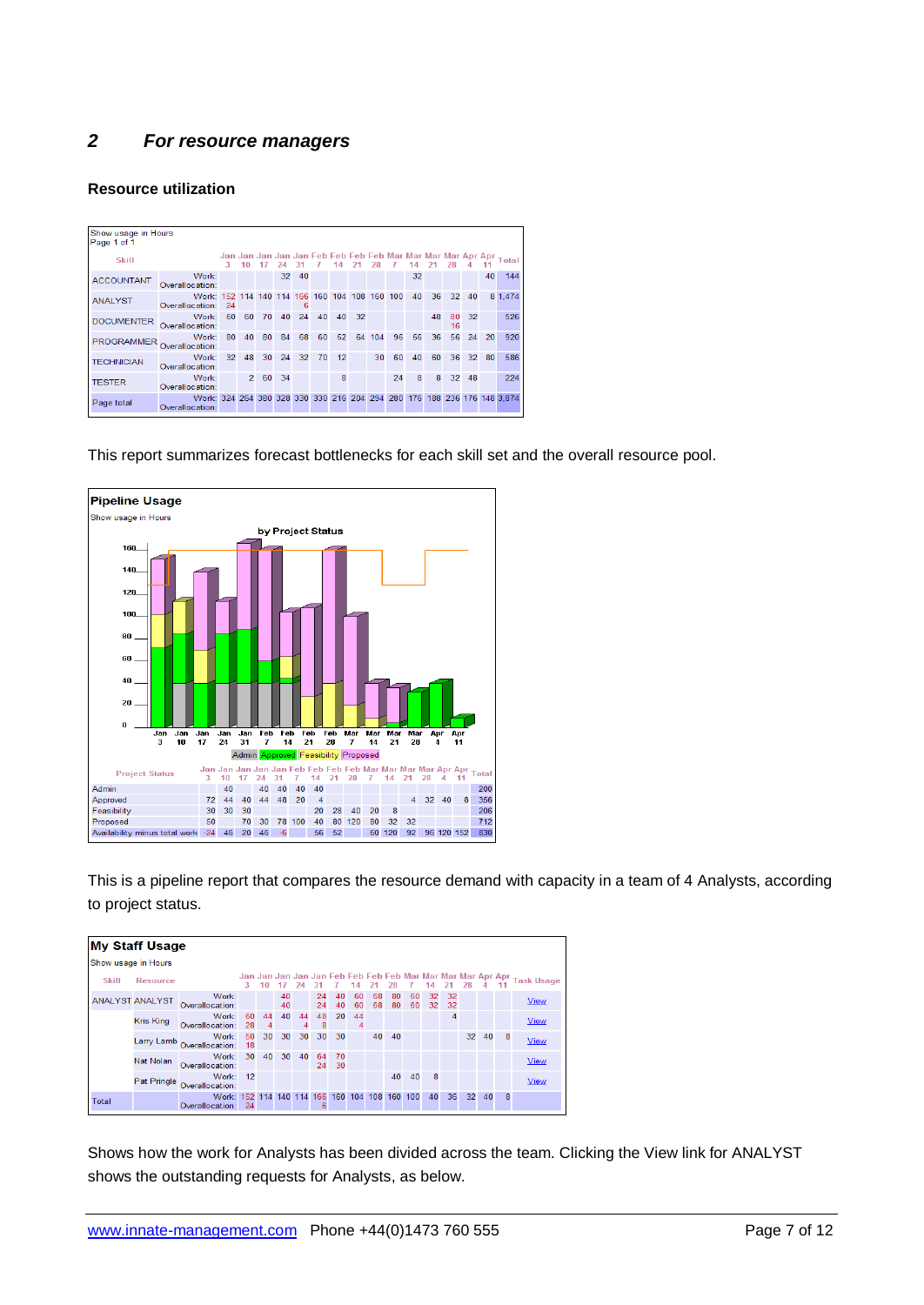| Show usage in Hours<br>Page 1 of 1 |        |                                                    |                                   |      |  |    |    |    |    |    |    |     |    |    |  |                                                               |
|------------------------------------|--------|----------------------------------------------------|-----------------------------------|------|--|----|----|----|----|----|----|-----|----|----|--|---------------------------------------------------------------|
| <b>Resource Project</b>            |        | Task                                               | <b>Resource Skill Manage Work</b> |      |  |    |    |    |    |    |    |     |    |    |  | Jan Jan Jan Jan Jan Feb Feb Feb Mar Mar Mar Mar Apr Apr Total |
|                                    |        | <b>ANALYST Draft Plan Functional specification</b> | <b>ANALYST</b>                    | Edit |  |    |    |    | 20 | 12 |    |     |    |    |  | 32                                                            |
|                                    |        | Circulate draft                                    | <b>ANALYST</b>                    | Edit |  |    |    |    |    | 16 | 8  |     |    |    |  | 24                                                            |
|                                    |        | Review meeting                                     | <b>ANALYST</b>                    | Edit |  |    |    |    |    |    | 8  |     |    |    |  | 8                                                             |
|                                    |        | Modify document                                    | <b>ANALYST</b>                    | Edit |  |    |    |    |    |    | 24 |     |    |    |  | 24                                                            |
|                                    |        | Design specification (1)                           | <b>ANALYST</b>                    | Edit |  |    |    |    |    |    |    | 20  | 8  |    |  | 28                                                            |
|                                    | Mexico | <b>Requirements Outline</b>                        | <b>ANALYST</b>                    | Edit |  | 40 |    |    |    |    |    |     |    |    |  | 40                                                            |
|                                    |        | <b>Interview users</b>                             | <b>ANALYST</b>                    | Edit |  |    | 24 |    |    |    |    |     |    |    |  | 24                                                            |
|                                    |        | <b>Draft Requirements</b>                          | <b>ANALYST</b>                    | Edit |  |    |    | 24 |    |    |    |     |    |    |  | 24                                                            |
|                                    |        | Review and Finalise requirements ANALYST           |                                   | Edit |  |    |    | 16 | -8 |    |    |     |    |    |  | 24                                                            |
|                                    |        | <b>Initial Design</b>                              | <b>ANALYST</b>                    | Edit |  |    |    |    | 32 | 40 | 40 | 40  | 8  |    |  | 160                                                           |
|                                    |        | <b>Final Design</b>                                | <b>ANALYST</b>                    | Edit |  |    |    |    |    |    |    |     | 16 | 32 |  | 48                                                            |
| Total                              |        |                                                    |                                   |      |  | 40 | 24 | 40 | 60 | 68 | 80 | -60 | 32 | 32 |  | 436                                                           |

## *3 For project and programme managers*

### **Gantt Chart**

| Program ^                | Project ^                        |      |       | Q1 2005 |      |      | Q2 2005 |     | Q3 2005 |     |
|--------------------------|----------------------------------|------|-------|---------|------|------|---------|-----|---------|-----|
| 日田                       | 日田                               | Dec. | Jan   | Feb     | Mar  | Apr  | May     | Jun | Jul     | Aug |
| Availability             |                                  | 460  | 400   | 400     | 420  | 420  | 400     | 440 | 420     | 440 |
| <b>E</b> BAU             | 国·Innate                         |      |       |         |      |      |         |     |         |     |
| <b>BAU</b>               | E Mexico                         |      |       |         |      |      |         |     |         |     |
| <b>E</b> Client Projects | 国· Admin                         |      |       |         |      |      |         |     |         |     |
| <b>Client Projects</b>   | E-Feasibility study for ABC Corp |      |       |         |      |      |         |     |         |     |
| <b>Client Projects</b>   | 由 New 1                          |      |       |         |      |      |         |     |         |     |
| <b>Client Projects</b>   | E New CRM system                 |      |       |         |      |      |         |     |         |     |
| <b>Client Projects</b>   | 中·Project B                      |      |       |         |      |      |         |     |         |     |
| <b>Client Projects</b>   | 中 Project C                      |      |       |         |      |      |         |     |         |     |
| <b>Client Projects</b>   | Support invoicing system         |      |       |         |      |      |         |     |         |     |
| <b>日 Marketing</b>       | 中 Project A                      |      |       |         |      |      |         |     |         |     |
| Marketing                | 中 Project D                      |      |       |         |      |      |         |     |         |     |
| <b>Total ACCOUNTANT</b>  |                                  |      | 6     | 3       | 4    | 12   |         |     |         |     |
| <b>Total ANALYST</b>     |                                  | 46   | 84.3  | 91      | 33.5 | 7.8  | 31.5    |     |         |     |
| <b>Total DOCUMENTER</b>  |                                  | 6.3  | 29.8  | 16      | 9    | 5.5  | 6.8     |     |         |     |
| <b>Total PROGRAMMER</b>  |                                  | 23   | 38    | 32      | 29   | 6    |         |     |         |     |
| <b>Total TECHNICIAN</b>  |                                  | 4.3  | 16.8  | 14.3    | 14.3 | 15.8 | 3.8     |     |         |     |
| <b>Total TESTER</b>      |                                  |      | 12    |         | 10   |      | 4       |     |         |     |
| Total                    |                                  | 79.5 | 186.8 | 157.3   | 99.8 | 47   | 46      |     |         |     |

This Gantt chart view shows projects grouped by programme and coloured by priority. The table beneath highlights resource bottlenecks (in red). An interactive Gantt chart view enables groups of projects to be highlighted and moved as a collection to reduce unacceptable resource overloads. Such what if… analysis is best done within a scenario rather than on the live data.

#### **Milestone tracking**

|         | <b>Project Milestone Report</b>        |         |            |                                                        |  |
|---------|----------------------------------------|---------|------------|--------------------------------------------------------|--|
| Program | <b>Project</b>                         |         |            | Milestone Forecast date Committed date Variance (days) |  |
|         | Client Projects System Redesign Design |         | 17/01/2005 | 13/01/2005                                             |  |
|         |                                        | Develop | 28/01/2005 | 25/01/2005                                             |  |
|         |                                        | Testing | 07/02/2005 | 31/01/2005                                             |  |

This example tracks project milestones and highlights those that are forecast to run late.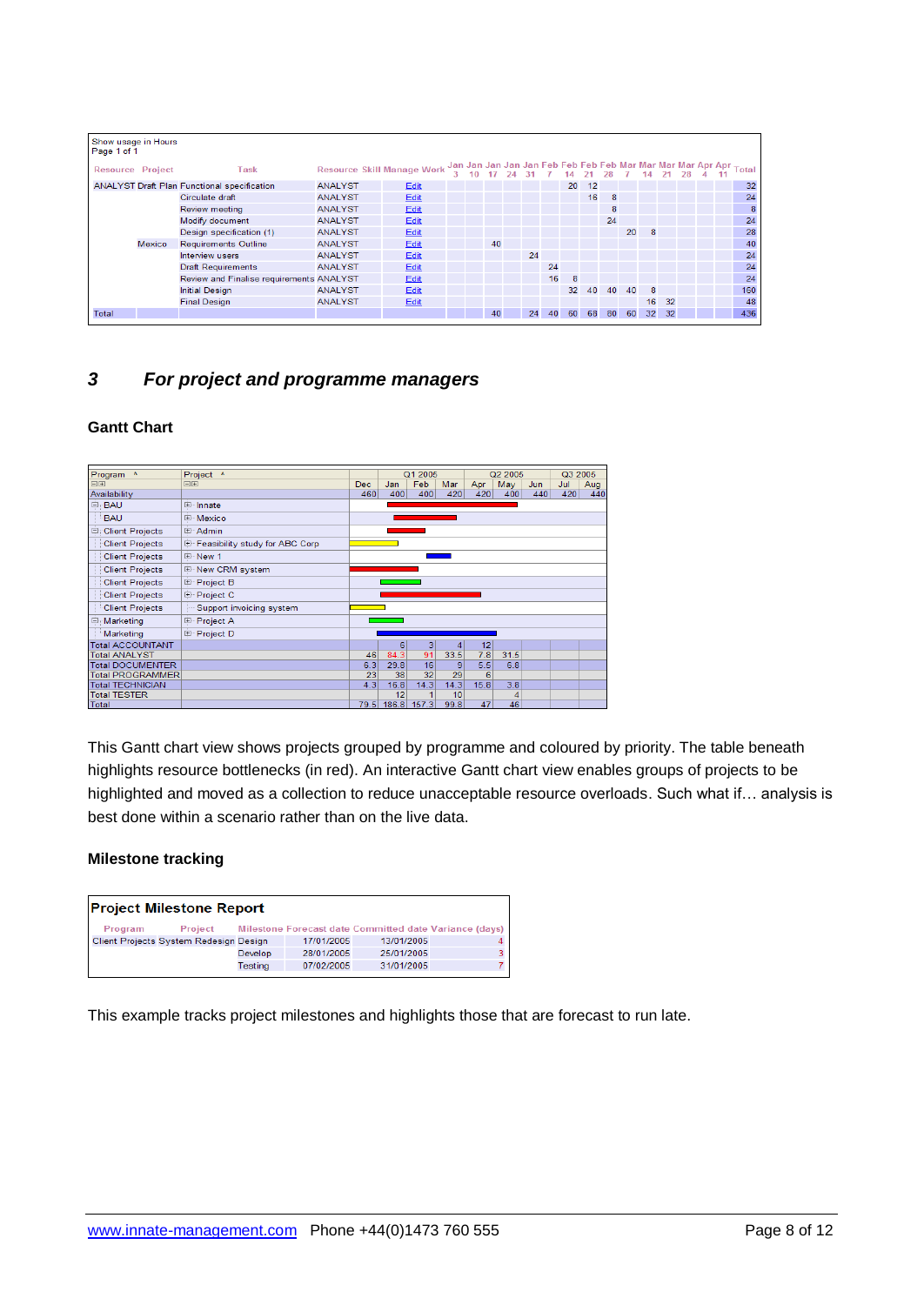### **Planned vs Actuals**



This report compares planned effort with that actually spent, booked via timesheets.

## **Unassigned tasks**

| <b>My Projects Unassigned Tasks</b> |                   |    |    |                |                |              |                 |                |              |    |             |           |                |  |  |                                    |                                                                                       |
|-------------------------------------|-------------------|----|----|----------------|----------------|--------------|-----------------|----------------|--------------|----|-------------|-----------|----------------|--|--|------------------------------------|---------------------------------------------------------------------------------------|
| Show usage in Full-Time Equivalents |                   |    |    |                |                |              |                 |                |              |    |             |           |                |  |  |                                    |                                                                                       |
| <b>Project</b>                      | Resource          | 3. | 10 |                | 17 24 31 7     |              |                 |                |              |    |             |           |                |  |  | 14 21 28 7 14 21 28 4 11 18 25 2 9 | Jan Jan Jan Jan Jan Feb Feb Feb Feb Mar Mar Mar Mar Apr Apr Apr Apr May May May<br>16 |
| Mexico                              | <b>ACCOUNTANT</b> |    |    |                | 0.8            | $-1$         |                 |                |              |    |             |           |                |  |  |                                    |                                                                                       |
|                                     | <b>ANALYST</b>    |    |    | $\blacksquare$ |                | 0.6          | $\mathbf{1}$    | 1              | $\mathbf{1}$ |    | $1^{\circ}$ | 106       | $\overline{1}$ |  |  |                                    |                                                                                       |
|                                     | <b>DOCUMENTER</b> |    |    |                |                |              | $0.4$ 0.4       |                |              |    |             |           |                |  |  |                                    |                                                                                       |
|                                     | <b>PROGRAMMER</b> |    |    |                |                | $\mathbf{1}$ | $\mathbf{1}$    |                | $1 \quad 1$  | 1. |             | $1 \t0.4$ |                |  |  |                                    |                                                                                       |
|                                     | <b>TECHNICIAN</b> |    |    |                | 0.6            |              |                 |                |              |    |             |           |                |  |  |                                    |                                                                                       |
|                                     | <b>TESTER</b>     |    |    |                | 10.6           |              |                 |                |              |    |             |           |                |  |  |                                    |                                                                                       |
| Total                               |                   |    |    | 3              | 3 <sup>1</sup> |              | $3 \t2.4$       | $\overline{2}$ | $2^{\circ}$  |    | $2 \quad 2$ | -41       | $\mathbf{1}$   |  |  |                                    |                                                                                       |
| New CRM system TECHNICIAN           |                   |    |    |                |                |              | $0.6 \quad 0.8$ |                |              |    |             |           |                |  |  |                                    |                                                                                       |
| Total                               |                   |    |    |                |                |              | $0.6$ 0.8       |                |              |    |             |           |                |  |  |                                    |                                                                                       |

This report shows the outstanding requests for resource so that the project manager can chase those that are urgent. As real people are assigned, the entry is removed from the list.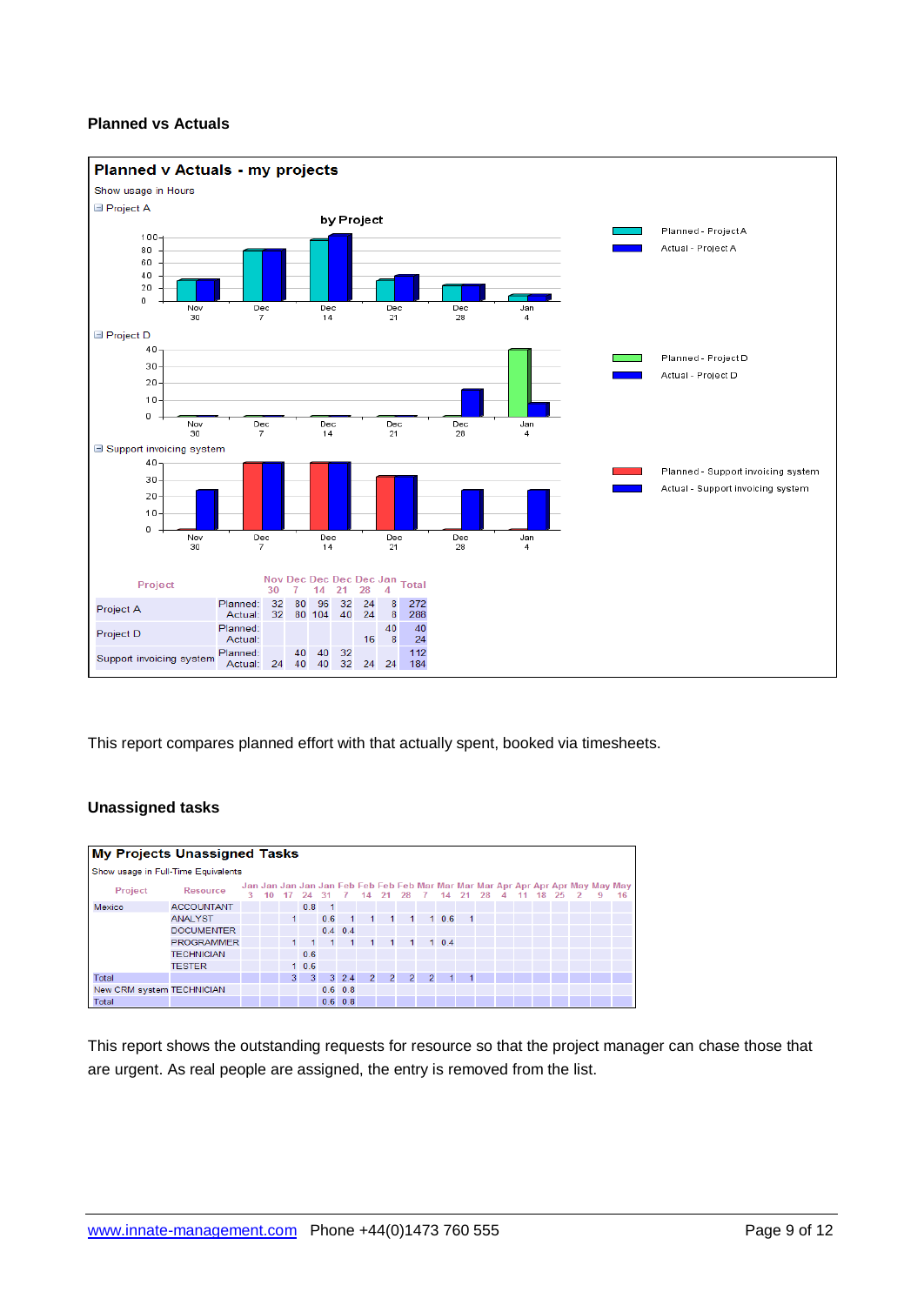### **Project details**

| <b>My projects</b>                  |                |                                        |                       |     |                 |                      |                   |             |                     |                |                 |                 |                                                                     |               |                |                       |                |      |              |           |                |                                                                                   |
|-------------------------------------|----------------|----------------------------------------|-----------------------|-----|-----------------|----------------------|-------------------|-------------|---------------------|----------------|-----------------|-----------------|---------------------------------------------------------------------|---------------|----------------|-----------------------|----------------|------|--------------|-----------|----------------|-----------------------------------------------------------------------------------|
| Show usage in Full-Time Equivalents |                |                                        |                       |     |                 |                      |                   |             |                     |                |                 |                 |                                                                     |               |                |                       |                |      |              |           |                |                                                                                   |
| Program                             | Priority       | Project                                | <b>Resource Skill</b> |     | $3 - 10$        | 17                   | 24                |             |                     |                | 21              | 28              |                                                                     | 14            | 21             | 28                    | $\overline{4}$ |      | 11 18        | 25        |                | Jan Jan Jan Jan Jan Feb Feb Feb Feb Mar Mar Mar Mar Apr Apr Apr May May May<br>16 |
| <b>BAU</b>                          | $\blacksquare$ | Mexico                                 | <b>ACCOUNTANT</b>     |     |                 |                      | 0.8               | -1          |                     |                |                 |                 |                                                                     |               |                |                       |                |      |              |           |                |                                                                                   |
|                                     |                |                                        | <b>ANALYST</b>        |     |                 | 1                    |                   | 0.6         |                     |                | 1               | 1               |                                                                     | 10.6          | $\overline{1}$ |                       |                |      |              |           |                |                                                                                   |
|                                     |                |                                        | <b>DOCUMENTER</b>     |     |                 |                      |                   | 0.4         | 0 <sub>4</sub>      |                |                 |                 |                                                                     |               |                |                       |                |      |              |           |                |                                                                                   |
|                                     |                |                                        | <b>PROGRAMMER</b>     |     |                 | 1.                   | $\overline{1}$    | 1           |                     | 4              |                 |                 |                                                                     | $1 \t0.4$     |                |                       |                |      |              |           |                |                                                                                   |
|                                     |                |                                        | <b>TECHNICIAN</b>     |     |                 |                      | 0.6               |             |                     |                |                 |                 |                                                                     |               |                |                       |                |      |              |           |                |                                                                                   |
|                                     |                |                                        | <b>TESTER</b>         |     |                 |                      | 10.6              |             |                     |                |                 |                 |                                                                     |               |                |                       |                |      |              |           |                |                                                                                   |
| Total                               |                |                                        |                       |     |                 | 3                    | 3                 |             | $3 \t2.4$           | $\overline{2}$ | $\overline{2}$  | $\overline{2}$  | $\overline{2}$                                                      | 1             |                |                       |                |      |              |           |                |                                                                                   |
| <b>Client Projects 1</b>            |                | New CRM system                         | <b>ANAI YST</b>       | 16  |                 |                      | $0.8$ 0.8 1.4 1.5 |             |                     |                |                 |                 |                                                                     |               |                |                       |                |      |              |           |                |                                                                                   |
|                                     |                |                                        | <b>TECHNICIAN</b>     |     |                 |                      |                   |             | $0.6$ $0.8$         |                |                 |                 |                                                                     |               |                |                       |                |      |              |           |                |                                                                                   |
|                                     |                | Project C                              | <b>ANALYST</b>        |     | 10.6            | $\blacktriangleleft$ |                   | $1 \t0.7$   |                     |                |                 |                 |                                                                     |               | 0 <sub>1</sub> |                       |                | 10.2 |              |           |                |                                                                                   |
|                                     |                |                                        | <b>PROGRAMMER</b>     |     |                 |                      |                   |             |                     |                |                 | $0.2 \quad 0.4$ |                                                                     |               | 0.1            |                       | $0.5$ 0.6 0.5  |      |              |           |                |                                                                                   |
|                                     |                |                                        | <b>TECHNICIAN</b>     |     | $0.4$ 0.7 0.6   |                      |                   | 0.2         |                     | $1 \t0.3$      |                 |                 | $0.6$ 0.9                                                           |               |                | $0.6$ 0.4             |                |      | 0.4          |           |                |                                                                                   |
|                                     | $\overline{2}$ | Project B                              | <b>ANALYST</b>        |     | $1.3 \quad 0.5$ |                      |                   | $0.1 \ 0.5$ |                     | $0.5$ 0.1      |                 |                 |                                                                     |               |                |                       |                |      |              |           |                |                                                                                   |
|                                     |                |                                        | PROGRAMMER 1.3        |     | $\mathbf{1}$    |                      |                   |             | $1$ 1.1 0.7 0.5 0.1 |                |                 |                 |                                                                     |               |                |                       |                |      |              |           |                |                                                                                   |
|                                     | 3              | Feasibility study for ABC Corp ANALYST |                       |     | $0.9$ 0.8 0.8   |                      |                   |             |                     |                |                 |                 |                                                                     |               |                |                       |                |      |              |           |                |                                                                                   |
|                                     |                | Support invoicing system               | PROGRAMMER 1.3        |     |                 |                      |                   |             |                     |                |                 |                 |                                                                     |               |                |                       |                |      |              |           |                |                                                                                   |
| Total                               |                |                                        |                       |     |                 |                      |                   |             |                     |                |                 |                 | 7.6 3.6 4.1 3.0 4.1 4.3 0.5 0.2 1.0 0.9                             |               |                | $0.9$ 1.9 1.6 0.7 0.4 |                |      |              |           |                |                                                                                   |
| Marketing                           | $\overline{2}$ | New 1                                  | <b>ANAI YST</b>       |     |                 |                      |                   |             |                     |                | 1               | $\overline{1}$  |                                                                     |               |                |                       |                |      |              |           |                |                                                                                   |
|                                     |                |                                        | <b>PROGRAMMER</b>     |     |                 |                      |                   |             |                     |                |                 | 0.2             | 1                                                                   | 1             |                | $1 \t1.3$             |                |      |              |           |                |                                                                                   |
|                                     |                |                                        | <b>TECHNICIAN</b>     |     |                 |                      |                   |             |                     |                |                 |                 |                                                                     |               |                |                       |                | 1    | $\mathbf{1}$ |           |                |                                                                                   |
|                                     |                |                                        | <b>TESTER</b>         |     |                 |                      |                   |             |                     |                |                 |                 |                                                                     |               |                |                       | 112            |      |              |           |                |                                                                                   |
|                                     | 4              | Project D                              | <b>ACCOUNTANT</b>     |     |                 |                      |                   |             |                     |                |                 |                 |                                                                     | 0.8           |                |                       |                | 1    |              | $1 \ 0.4$ |                |                                                                                   |
|                                     |                |                                        | <b>ANALYST</b>        |     |                 |                      |                   |             |                     |                |                 |                 |                                                                     | $1 \t0.2$     |                |                       |                |      |              |           |                |                                                                                   |
|                                     |                |                                        | <b>DOCUMENTER</b>     | 1.3 |                 | 11.6                 |                   |             | 10.20.6             |                | $1 \t0.8$       |                 |                                                                     |               |                | $1.3$ $1.3$ 0.8       |                |      |              |           | 1              |                                                                                   |
|                                     |                |                                        | <b>PROGRAMMER</b>     |     |                 |                      |                   |             |                     |                | $0.2 \quad 0.4$ |                 | $1 \t0.4$                                                           |               |                |                       |                |      |              |           |                |                                                                                   |
|                                     |                |                                        | <b>TECHNICIAN</b>     |     |                 |                      |                   |             |                     |                |                 |                 |                                                                     |               |                | $0.3 \ 0.8$           |                | 1    |              | 10.4      |                |                                                                                   |
|                                     |                |                                        | <b>TESTER</b>         |     |                 |                      |                   |             |                     | 0.2            |                 |                 |                                                                     | $0.6$ 0.2 0.3 |                |                       |                |      |              |           | 1              |                                                                                   |
| Total                               |                |                                        |                       | 13  |                 | 116                  |                   |             | 10.20.6             |                | $1.4$ 2.2 3.2   |                 |                                                                     | $3$ 2.2 2.8   |                | 4.3                   | $\overline{2}$ | з    |              | 30.8      | $\overline{2}$ |                                                                                   |
| Page total                          |                |                                        |                       |     |                 |                      |                   |             |                     |                |                 |                 | 8.9 4.6 8.7 7.0 7.3 7.3 3.9 4.4 6.2 5.9 3.2 4.6 6.1 3.6 3.7 3.4 0.8 |               |                |                       |                |      |              |           | $\overline{2}$ |                                                                                   |

An example of how resource management information can be grouped, by program and priority.

## *4 Other reports from the resource management software*

### **Timesheets reports**



This example shows a timesheet report that has hours grouped by project and task. Resource managers can have reports that group the hours by departments, teams or skills, etc.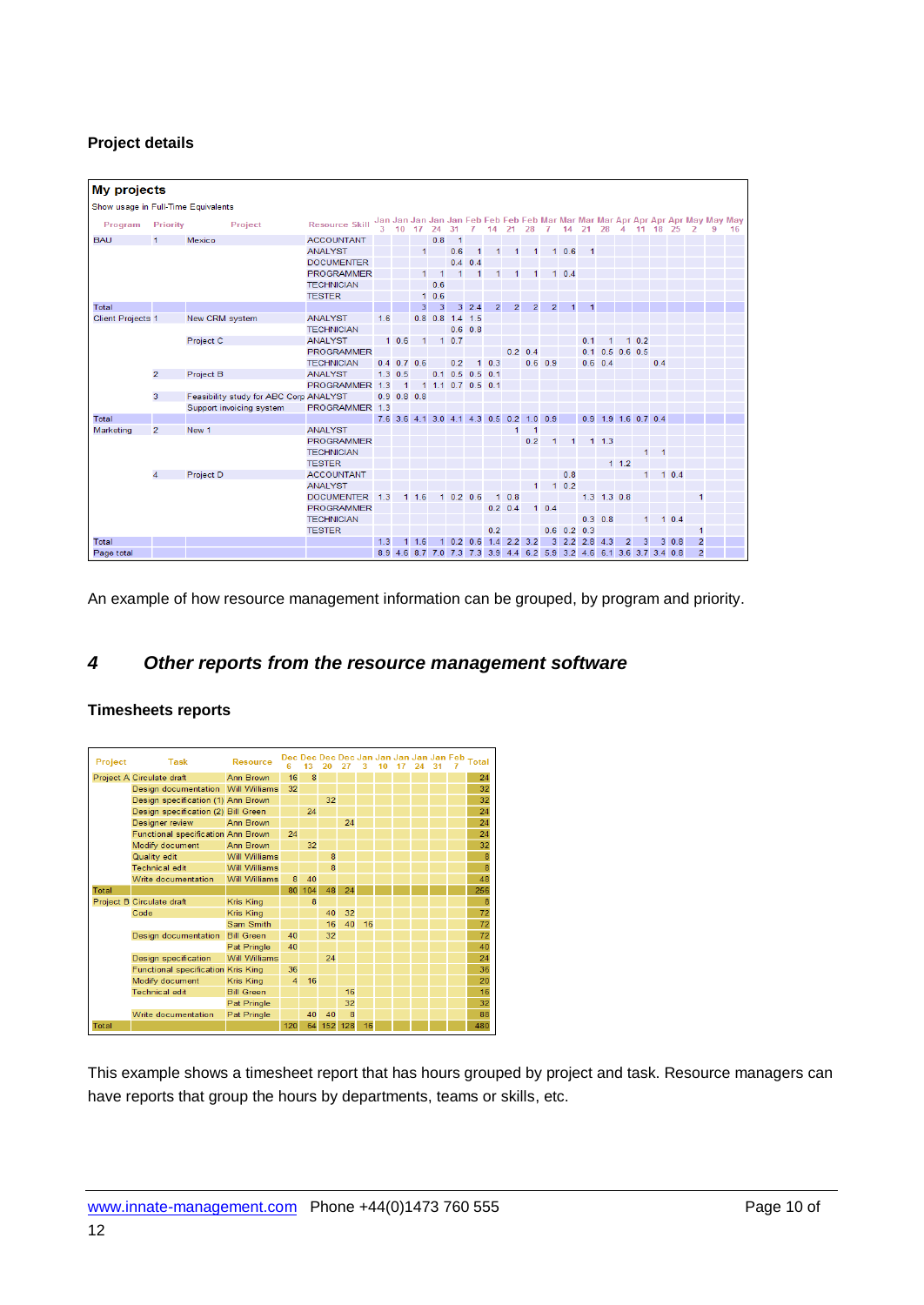### **Cost Reports**

| Project                                                  | <b>Resource</b>  |                                                                                                                                                                                                | Nov<br>29                    | Dec<br>6                     | <b>Dec</b><br>13             | Dec<br>20                    | <b>Dec</b><br>27 | <b>Total</b>                              |
|----------------------------------------------------------|------------------|------------------------------------------------------------------------------------------------------------------------------------------------------------------------------------------------|------------------------------|------------------------------|------------------------------|------------------------------|------------------|-------------------------------------------|
| Feasibility study for ABC Corp Larry Lamb Internal Rate: |                  | Hours:<br>Internal Cost:<br><b>Billing Cost:</b><br><b>Billing Rate:</b>                                                                                                                       | 24<br>600<br>25              | 24<br>600<br>25              | 24<br>600<br>25              | 16<br>400<br>25              | 24<br>25         | 112<br>600 2.800<br>25                    |
| Total                                                    |                  | Hours:<br>Internal Cost:<br>Internal Rate:<br><b>Billing Cost:</b><br><b>Billing Rate:</b>                                                                                                     | 24<br>600<br>25              | 24<br>600<br>25              | 24<br>600<br>25              | 16<br>400<br>25              | 24<br>25         | 112<br>600 2,800<br>25                    |
| New CRM system                                           |                  | Hours:<br>Internal Cost:<br>Larry Lamb Internal Rate:<br><b>Billing Cost:</b><br><b>Billing Rate:</b>                                                                                          | 16<br>400<br>25<br>560<br>35 | 16<br>400<br>25<br>560<br>35 | 16<br>400<br>25<br>560<br>35 | 24<br>600<br>25<br>840<br>35 | 16<br>25<br>35   | 88<br>400 2,200<br>25<br>560 3,080<br>35  |
|                                                          | <b>Nat Nolan</b> | Hours:<br>Internal Cost:<br>Internal Rate:<br>Billing Cost: 1,200 1,200 1,200<br><b>Billing Rate:</b>                                                                                          | 40<br>880<br>22<br>30        | 40<br>880<br>22<br>30        | 40<br>880<br>22<br>30        | 32<br>704<br>22<br>960<br>30 | 24<br>22<br>30   | 176<br>528 3,872<br>22<br>720 5.280<br>30 |
| Total                                                    |                  | Hours:<br>Internal Cost: 1,280 1,280 1,280 1,304<br>Internal Rate: 22.86 22.86 22.86 23.29 23.20<br>Billing Cost: 1,760 1,760 1,760 1,800 1,280 8,360<br>Billing Rate: 31.43 31.43 31.43 32.14 | 56                           | 56                           | 56                           | 56                           | 40               | 264<br>928 6.072<br>23<br>32 31.67        |

This example details the hours booked, their cost and billable rates and calculates the actual costs and billable amounts.

|                                                          | Home   View   Reports   Refresh   Security   Help                                                                               |                       |                                       |                    |           |                                                       |          |
|----------------------------------------------------------|---------------------------------------------------------------------------------------------------------------------------------|-----------------------|---------------------------------------|--------------------|-----------|-------------------------------------------------------|----------|
| innate <b>William</b><br>resource<br>manager             | >Reports >Budget Vs Actuals Costs                                                                                               |                       |                                       |                    |           |                                                       |          |
| Criteria<br><b>Export</b>                                | Right click on this Budget Vs Actuals Costs Report link and select Add to Favorites for direct access to this report in future. |                       |                                       |                    |           |                                                       |          |
| Report by:<br>Grouped by Project and Task<br>Filtered by | Costs from beginning of project to 14/07/2004<br>Projects: 112:AA Project Extra                                                 |                       |                                       |                    |           |                                                       |          |
| Project                                                  | Task                                                                                                                            | <b>Budgeted Costs</b> | <b>Actual Costs</b><br><b>To Date</b> | <b>To Complete</b> | Cost      | Estimate Total Estimated Variance (Cost) Variance (%) |          |
| AA Project Extra Analysis                                |                                                                                                                                 | 500                   | 733.33                                |                    | 733.33    | $-233.33$                                             | $-46.67$ |
|                                                          | <b>Business Objects Reports Conversion</b>                                                                                      | 500                   | 266.67                                |                    | 266.67    | 233.33                                                | 46.67    |
|                                                          | <b>Business Objects Training</b>                                                                                                | 2,000                 |                                       | 2.000              | 2.000     |                                                       |          |
|                                                          | <b>Business Objects Universe Development</b>                                                                                    | 500                   | 666.67                                |                    | 666.67    | $-166.67$                                             | $-33.33$ |
|                                                          | Production Installation                                                                                                         | 1,000                 |                                       | 1.000              | 1,000     |                                                       |          |
|                                                          | <b>Production Support</b>                                                                                                       |                       |                                       |                    |           |                                                       |          |
|                                                          | <b>Project Management</b>                                                                                                       | 2.000                 | 3.333.33                              |                    | 3.333.33  | $-1.333.33$                                           | $-66.67$ |
|                                                          | <b>System Admin Training</b>                                                                                                    | 1,000                 | 1.133.33                              |                    | 1,133.33  | $-133.33$                                             | $-13.33$ |
|                                                          | <b>System Configuration</b>                                                                                                     | 1,000                 |                                       |                    |           | 1.000                                                 | 100      |
|                                                          | <b>System Testing</b>                                                                                                           | 433.33                | 266.67                                |                    | 266.67    | 166.67                                                | 38.46    |
|                                                          | <b>Train the Trainer</b>                                                                                                        | 3,000                 | 400                                   | 3,000              | 3,400     | $-400$                                                | $-13.33$ |
|                                                          | Travel                                                                                                                          |                       |                                       |                    |           |                                                       |          |
|                                                          | <b>UAT Consultancy</b>                                                                                                          | 1.000                 | 266.67                                |                    | 266.67    | 733.33                                                | 73.33    |
|                                                          | <b>UAT</b> Installation                                                                                                         | 2,000                 | 2.200                                 |                    | 2.200     | $-200$                                                | $-10$    |
| Total                                                    |                                                                                                                                 | 14.933.33             | 9.266.67                              | 6.000              | 15.266.67 | $-333.33$                                             | $-2.23$  |

An example of how cost variances can be reported